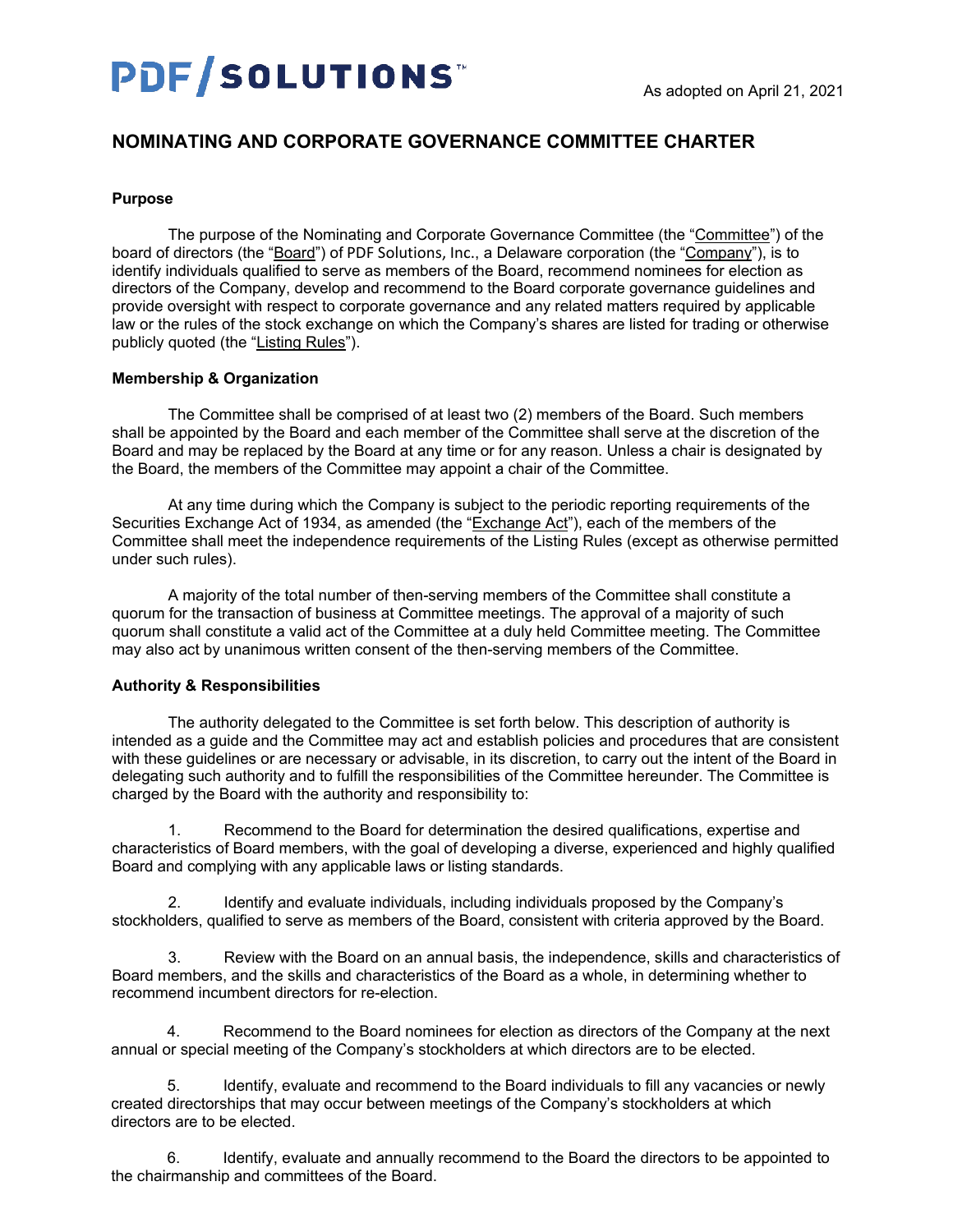7. Develop and oversee a Company orientation program for new directors and a continuing education program for current directors, periodically review these programs and update them as necessary.

8. Cause to be prepared and recommend to the Board the adoption of corporate governance guidelines, and, at least annually, review and assess the guidelines and recommend changes for approval by the Board.

9. Oversee periodic evaluations of the Board and its committees (including the composition and organization thereof).

10. Periodically oversee an evaluation of the Company's corporate governance practices, and procedures and reviewing and recommending to the Board for approval any changes to the Company's corporate governance framework, including its certificate of incorporation and bylaws.

11. Review and evaluate the Company's programs, policies, practices, and disclosures relating to social and environmental issues and impact to support the sustainable growth of the Company's businesses.

12. Delegate such of its authority and responsibilities as the Committee deems proper to members of the Committee or a subcommittee.

13. Engage and terminate search firms, independent counsel and other advisers as the Committee determines necessary to carry out its responsibilities and approve the fees and service terms of such advisors.

14. Cause the officers of the Company to provide such funding as the Committee shall determine to be appropriate for payment of compensation to any legal counsel or other advisers engaged by the Committee, and payment of ordinary administrative expenses of the Committee that are necessary or appropriate in carrying out its duties.

15. Perform such other activities and functions as are required by law, the Listing Rules or provisions in the Company's charter documents, or as are otherwise necessary and advisable, in its or the Board's discretion, to the efficient discharge of its duties hereunder.

The Board has simultaneously reserved to itself all authority delegated under the Nominating and Corporate Governance Committee Charter (this "Charter") to the Committee. This reservation of authority does not in any way limit the Committee's authority to act definitively on matters delegated to it under this Charter.

### **Meetings**

The Committee shall meet as often as it determines necessary, but it is anticipated that the Committee shall meet not less frequently than semi-annually. The Committee Chair may call Committee meetings and, in consultation with other Committee members, shall determine the frequency and length of Committee meetings and shall set agendas for such meetings consistent with this Charter. In the absence of a Committee Chair, a majority of the members of the Committee may call a meeting of the Committee. The Committee may invite such members of management to its meetings as it deems appropriate.

Except as otherwise provided in this Charter, the Committee is governed by the same rules regarding meetings (including meetings in person or by telephone or other similar communications equipment), action without meetings, notice, waiver of notice, and quorum and voting requirements as are applicable to the Board.